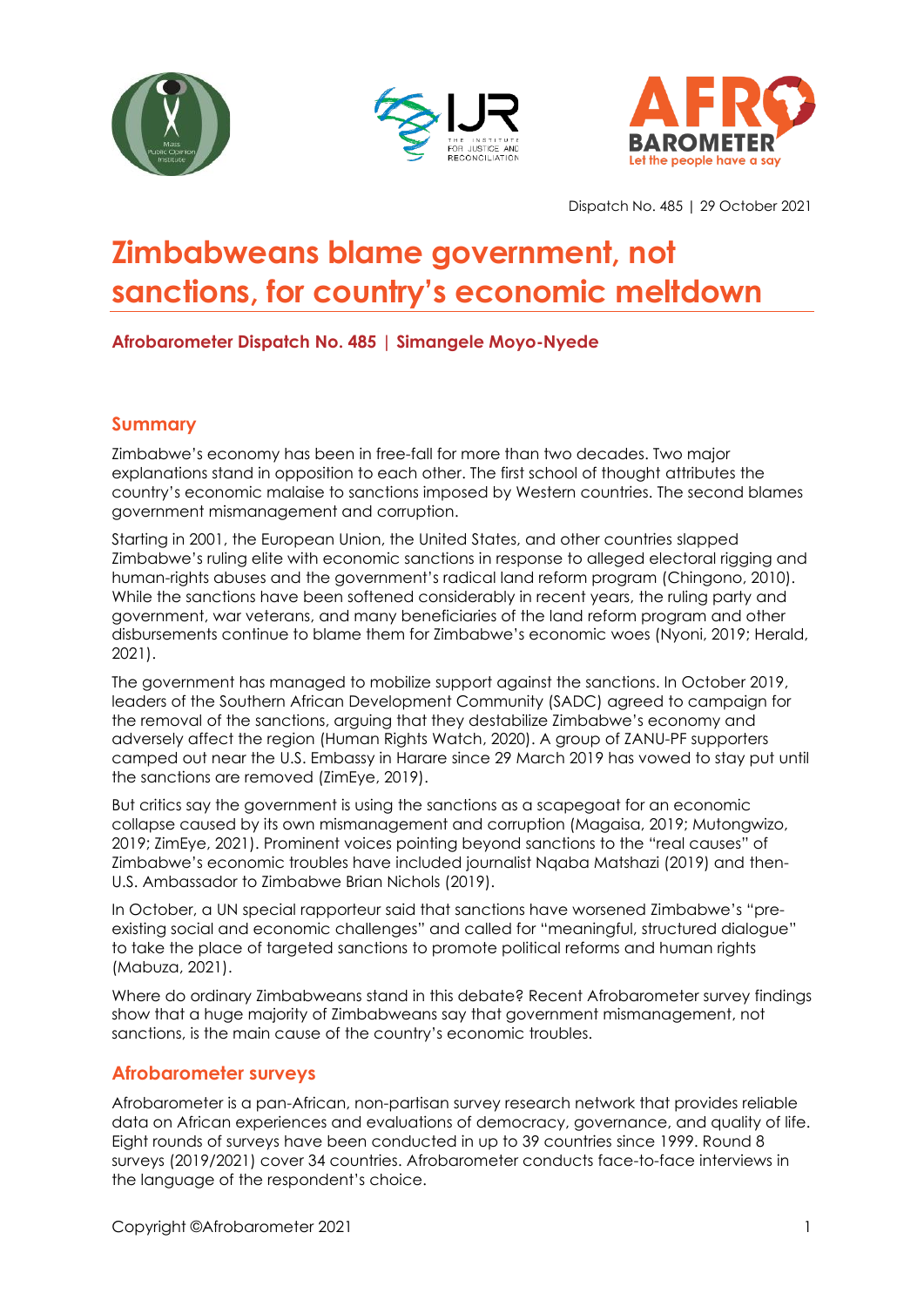

The Afrobarometer team in Zimbabwe, led by the Mass Public Opinion Institute (MPOI), interviewed 1,200 adult citizens of Zimbabwe in April 2021. A sample of this size yields countrylevel results with a margin of error of +/-3 percentage points at a 95% confidence level. Previous standard Afrobarometer surveys were conducted in Zimbabwe in 1999, 2004, 2005, 2009, 2012, 2014, and 2017.

# **Key findings**

- Two-thirds (65%) of citizens say the main cause of the county's economic woes is government mismanagement. Only three in 10 (29%) see Western sanctions as the main problem.
	- o The view that government mismanagement is to blame for economic problems is especially widespread among urban residents (82%) and citizens with postsecondary education (89%).
- Management of the economy is citizens' fourth-highest priority for government action, joined in the top 10 by unemployment (No. 1) and the cash crisis (No. 9).
- More than seven in 10 Zimbabweans (72%) describe the country's economic condition as "fairly bad" or "very bad," and 62% say the same about their personal living conditions.
- Only about one-third (35%) of citizens think economic conditions will improve over the next year.
- Large majorities say the government is performing "fairly badly" or "very badly" on managing the economy (69%), keeping prices stable (78%), and creating jobs (91%).
- Citizens are more likely to blame the country's economic troubles on government mismanagement, rather than Western sanctions, if they see the country's economic condition or their personal living conditions as bad, if they expect things to get worse rather than better, and if they think the president and members of Parliament are doing a poor job.

## **Cause of economic woes**

For more than a decade, Zimbabwe's economy has been characterized by run-away inflation and a continually devaluing currency. Although hyperinflation was at its worst in 2008-2009, it is still estimated to be close to 800% annually (Muronzi, 2020), and the currency performs dismally against the U.S. dollar, which is also being used in everyday trade in the country, and other currencies.

Almost two-thirds (65%) of citizens say the main cause of the country's economic meltdown is government mismanagement of the economy. Only three in 10 (29%) blame economic sanctions as the main cause (Figure 1).

Citizens with post-secondary education (89%) are far more likely to blame the country's economic troubles on government mismanagement than their less educated counterparts (43%-67%) (Figure 2). This view is also more widely shared by the poorest respondents (69%, vs. 62%-63% of those who are economically better off).

Older citizens (51%), rural residents (54%), and women (61%) are less likely to blame mismanagement than are younger citizens (66%-68%), urban residents (82%), and men (68%).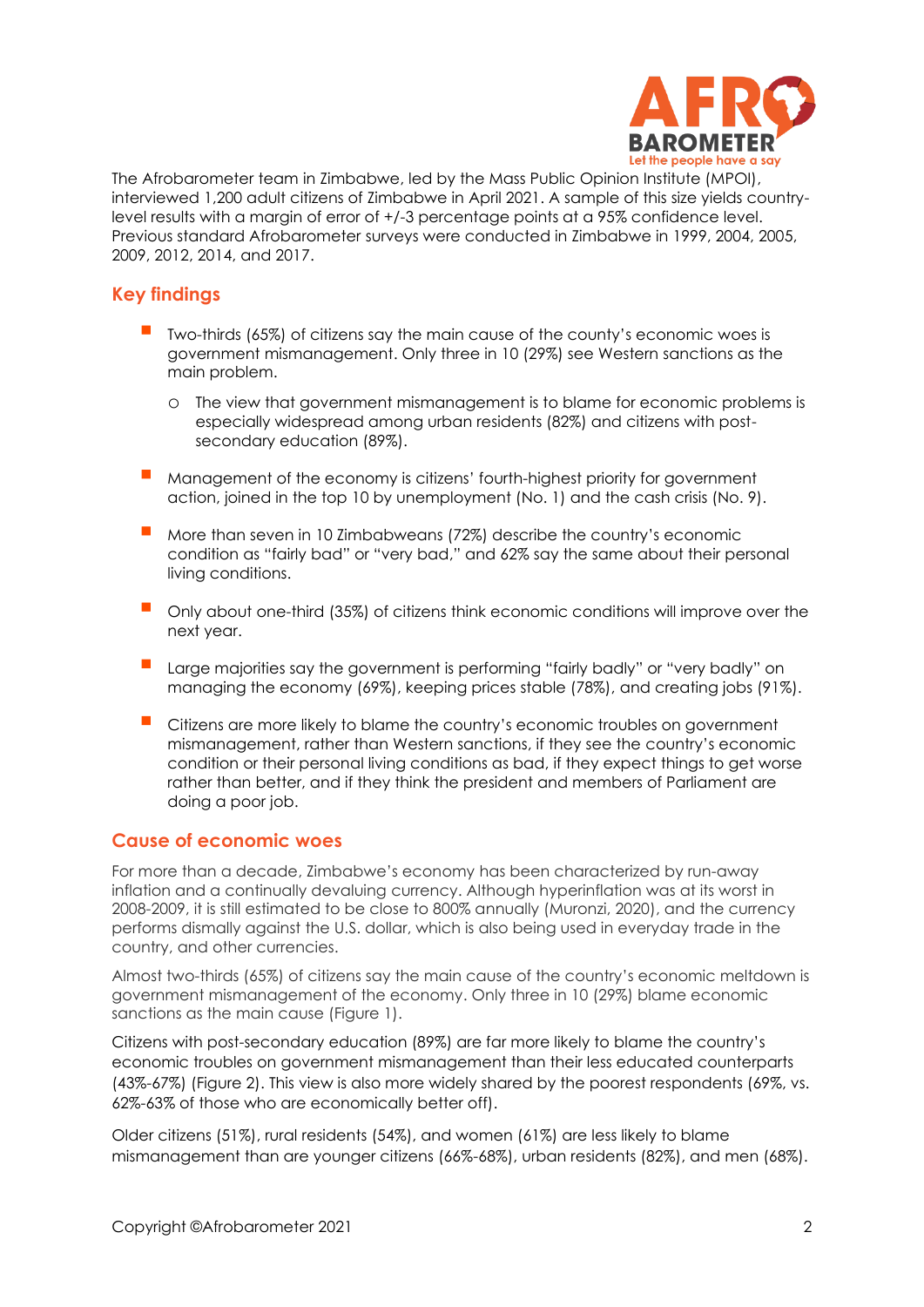



**Figure 1: Cause of economic meltdown: Sanctions or mismanagement?** | Zimbabwe | 2021

*Respondents were asked: Which of the following statements is closest to your view?*

*Statement 1: Sanctions imposed by the West on Zimbabwe are the main cause for the country's economic meltdown.*

*Statement 2: Government's mismanagement of the economy is the main cause for Zimbabwe's economic meltdown.*

*(% who "agree" or "strongly agree" with each statement)*

**Figure 2: Mismanagement as main cause of economic meltdown** | by sociodemographic group | Zimbabwe | 2021



*(% who "agree" or "strongly agree" that "sanctions imposed by the West on Zimbabwe are the main cause for the country's economic meltdown")*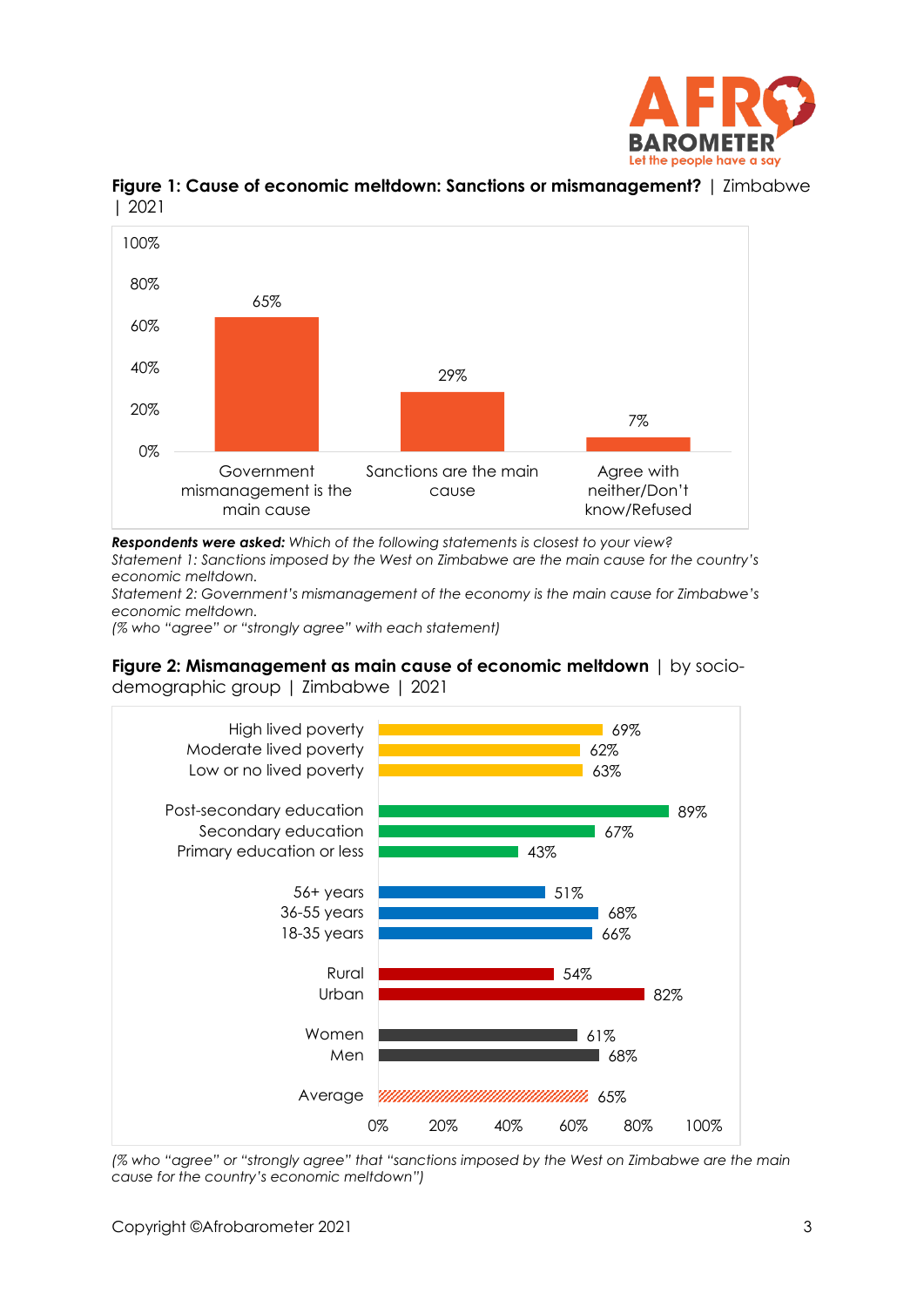

As might be expected, respondents who "feel close to" the opposition MDC-Chamisa party overwhelmingly (92%) attribute economic problems to government mismanagement, a view shared by just 36% of ZANU-PF supporters (Figure 3).

In line with these findings, Harare residents (84%) are most likely to cite mismanagement as the main cause of economic woes, while Mashonaland Central is the only province where fewer than half (47%) of residents agree.





*Respondents were asked: Which of the following statements is closest to your view? Statement 1: Sanctions imposed by the West on Zimbabwe are the main cause for the country's economic meltdown.*

*Statement 2: Government's mismanagement of the economy is the main cause for Zimbabwe's economic meltdown.*

*(% who "agree" or "strongly agree" with Statement 1)*

## **Economic conditions and government performance**

Among the many problems that have plagued Zimbabwe, management of the economy ranks fourth among citizens' priorities for government action. In addition, the economic issue of unemployment tops the list, as an estimated 85% of workers are engaged in the informal sector (Kede, 2020), and the cash crisis ranks at No. 9 (Figure 4).

More than seven in 10 citizens (72%) describe the country's economic condition as "fairly bad" or "very bad," and six in 10 (62%) say the same about their personal living conditions (Figure 5). Fewer than one in five offer positive assessments of the country's economic condition (16%) and their own living conditions (19%).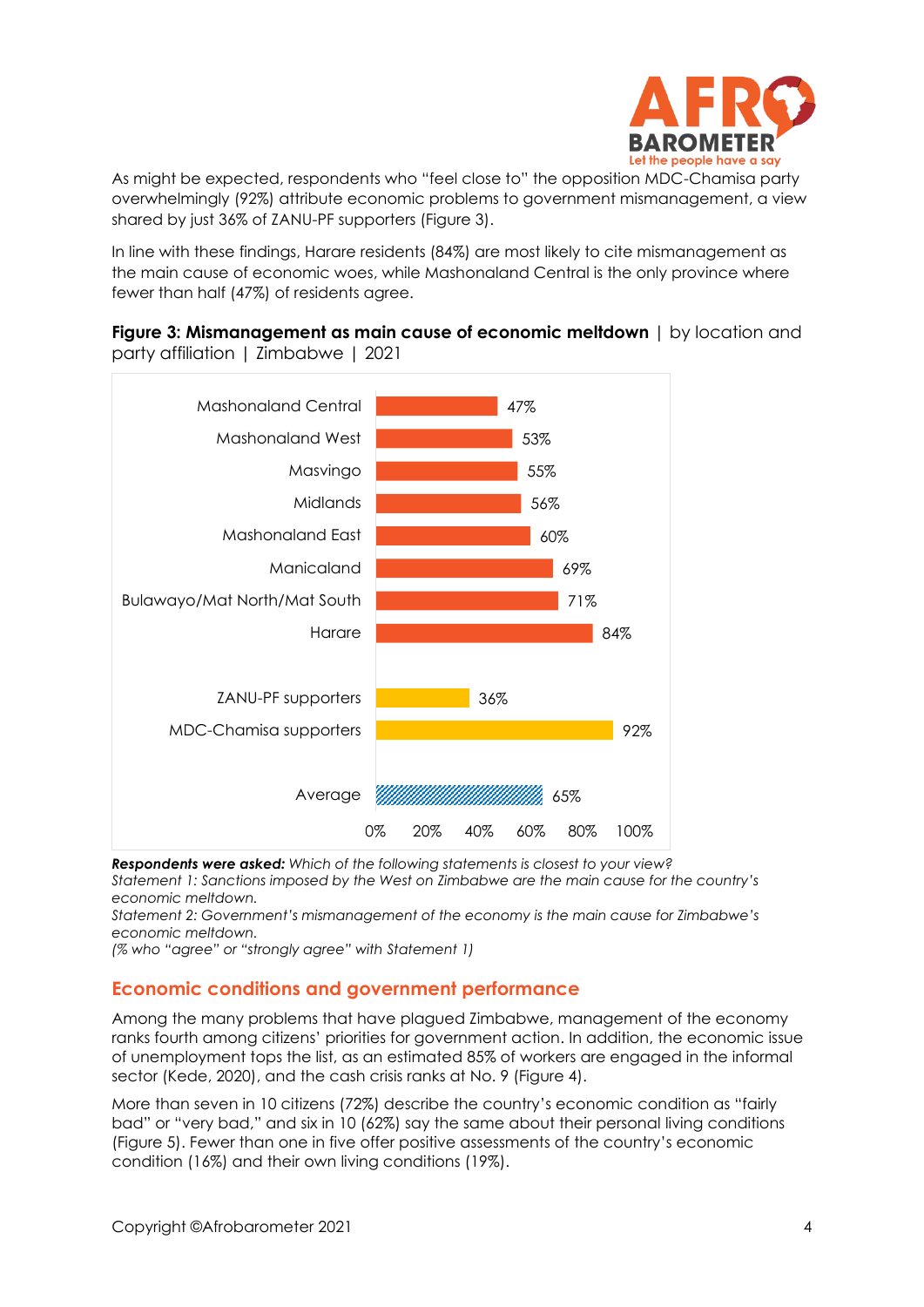



#### **Figure 4: Most important problems** | Zimbabwe | 2021

*Respondents were asked: In your opinion, what are the most important problems facing this country that government should address? (Up to three responses per person)*

![](_page_4_Figure_4.jpeg)

**Figure 5: Economic conditions** | Zimbabwe | 2021

*Respondents were asked: In general, how would you describe: The present economic condition of this country? Your own present living conditions?*

Citizens who believe that the country's economy is in poor shape are especially likely to blame its economic troubles on government mismanagement (Figure 6). Among those who describe the economic situation as "very bad," 79% say mismanagement is the main cause, compared to just 20% of those who see economic conditions as good.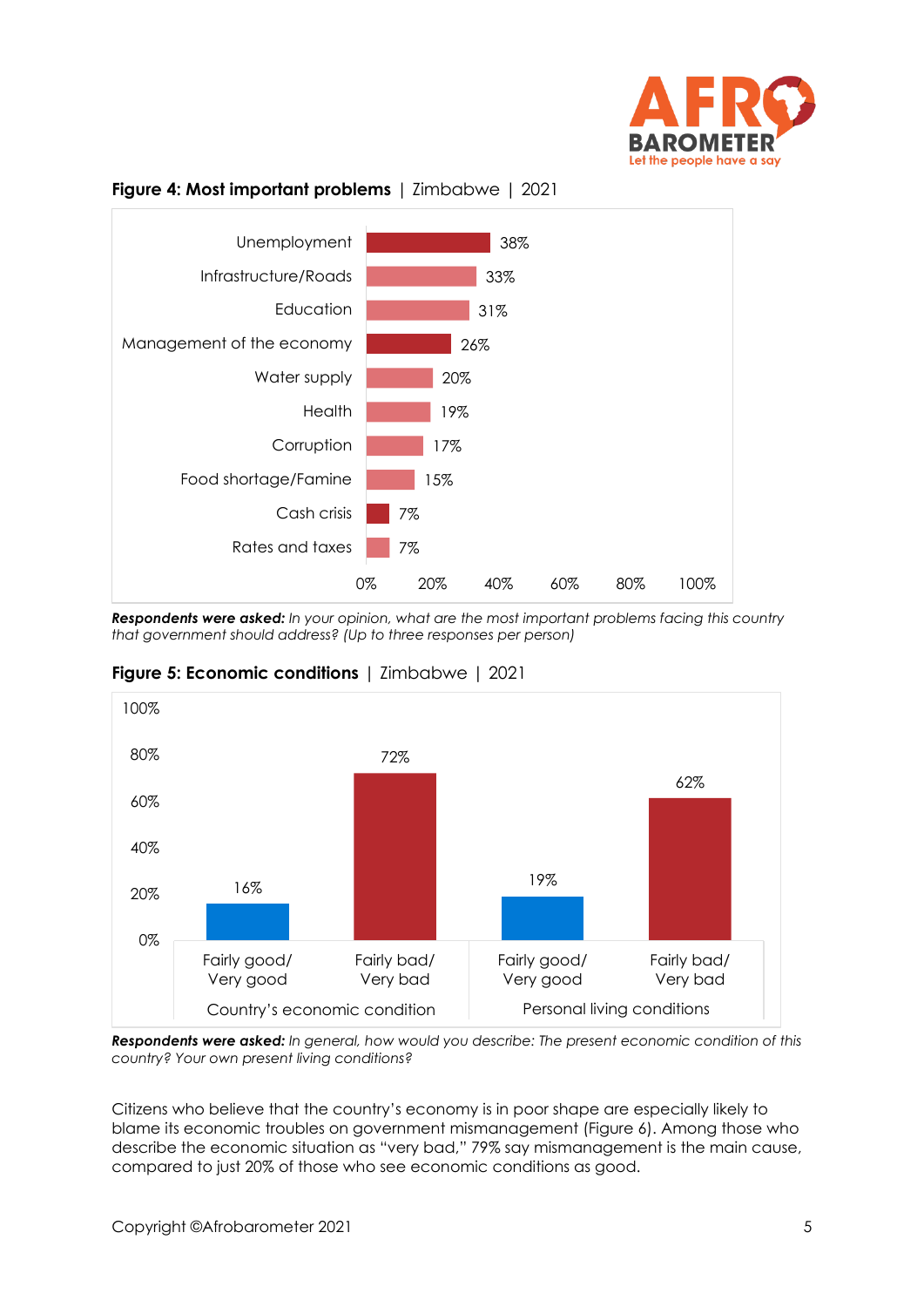![](_page_5_Picture_0.jpeg)

![](_page_5_Figure_1.jpeg)

**Figure 6: Cause of economic meltdown**  $\vert$  by views on country's economic condition | Zimbabwe | 2021

#### *Respondents were asked:*

*Which of the following statements is closest to your view?*

*Statement 1: Sanctions imposed by the West on Zimbabwe are the main cause for the country's economic meltdown.*

*Statement 2: Government's mismanagement of the economy is the main cause for Zimbabwe's economic meltdown.*

*(% who "agree" or "strongly agree" with each statement)*

*In general, how would you describe: The present economic condition of this country? Your own present living conditions?*

Only about one-third (35%) of Zimbabweans are optimistic that economic conditions will improve over the next 12 months (Figure 7). About the same proportion (37%) think things will get "worse" or "much worse," while 20% expect them to stay about the same.

![](_page_5_Figure_10.jpeg)

**Figure 7: Projection of future economic conditions** | Zimbabwe | 2021

*Respondents were asked: Looking ahead, do you expect economic conditions in this country to be better or worse in 12 months' time?*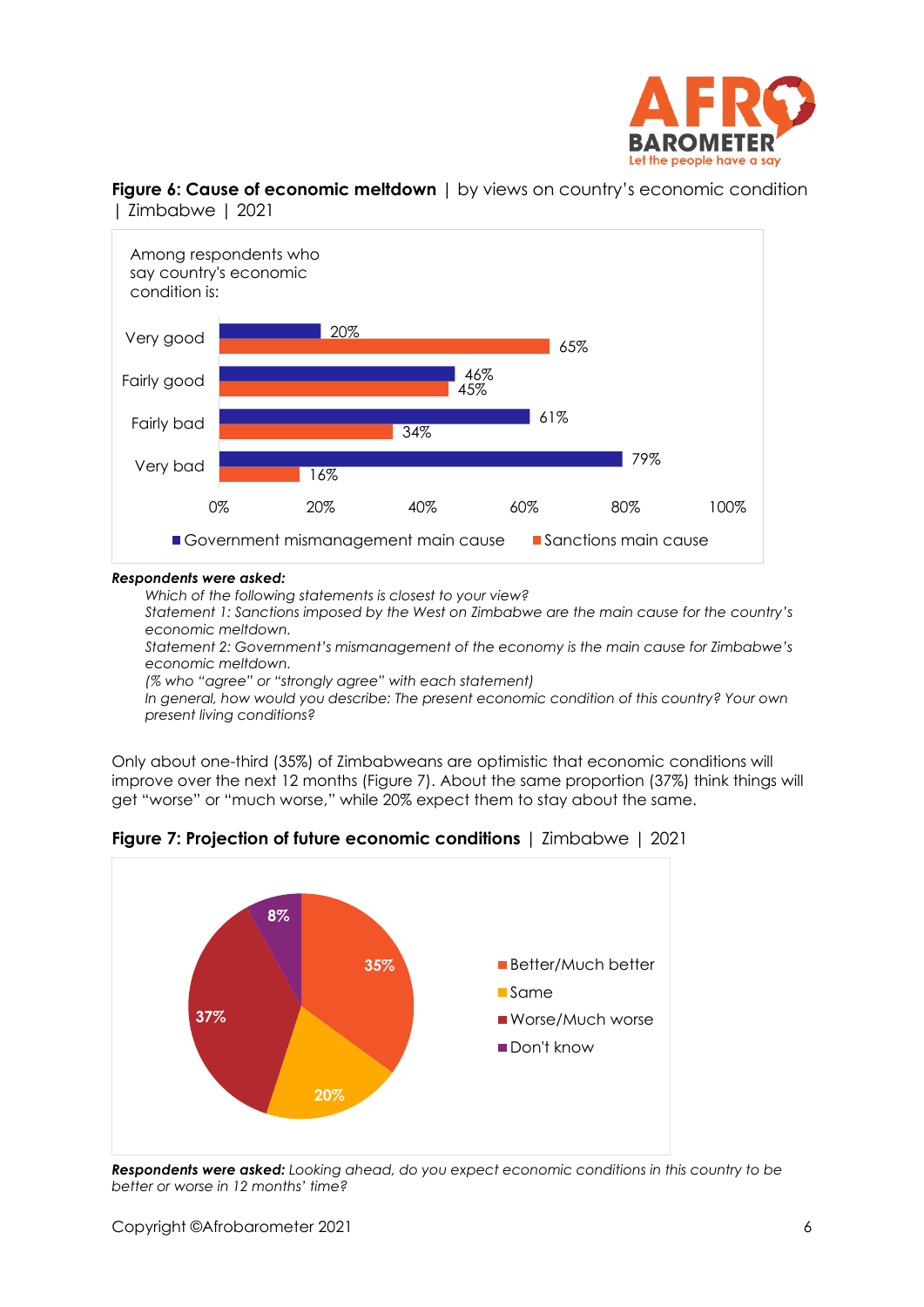![](_page_6_Picture_0.jpeg)

Nearly seven in 10 Zimbabweans (69%) say the government is handling the economy "fairly badly" or "very badly." Only a quarter (25%) think it is doing a good job on economic management (Figure 8).

Even larger majorities give the government poor marks on keeping prices stable (78%), a particular concern as costs of fuel and other basic goods continue to rise, and on creating jobs (91%), citizens' top priority for government action.

![](_page_6_Figure_3.jpeg)

**Figure 8: Government performance on economic issues** | Zimbabwe | 2021

*Respondents were asked: How well or badly would you say the current government is handling the following matters, or haven't you heard enough to say: Managing the economy?*

Performance ratings of elected officials may also suffer from citizens' grim outlook on the economy. More than half (52%) "disapprove" or "strongly disapprove" of President Emmerson Mnangagwa's performance over the past 12 months, while 61% disapprove of the way their members of Parliament (MPs) have done their jobs. Local government councillors, who may not be seen as having as much influence on overall economic conditions, receive somewhat better ratings (48% approve vs. 47% disapprove) (Figure 9).

![](_page_6_Figure_7.jpeg)

**Figure 9: Approval ratings of elected officials** | Zimbabwe | 2021

*Respondents were asked: Do you approve or disapprove of the way that the following people have performed their jobs over the past 12 months, or haven't you heard enough about them to say: President Emmerson Mnangagwa? Your Member of Parliament? Your elected local government councillor?*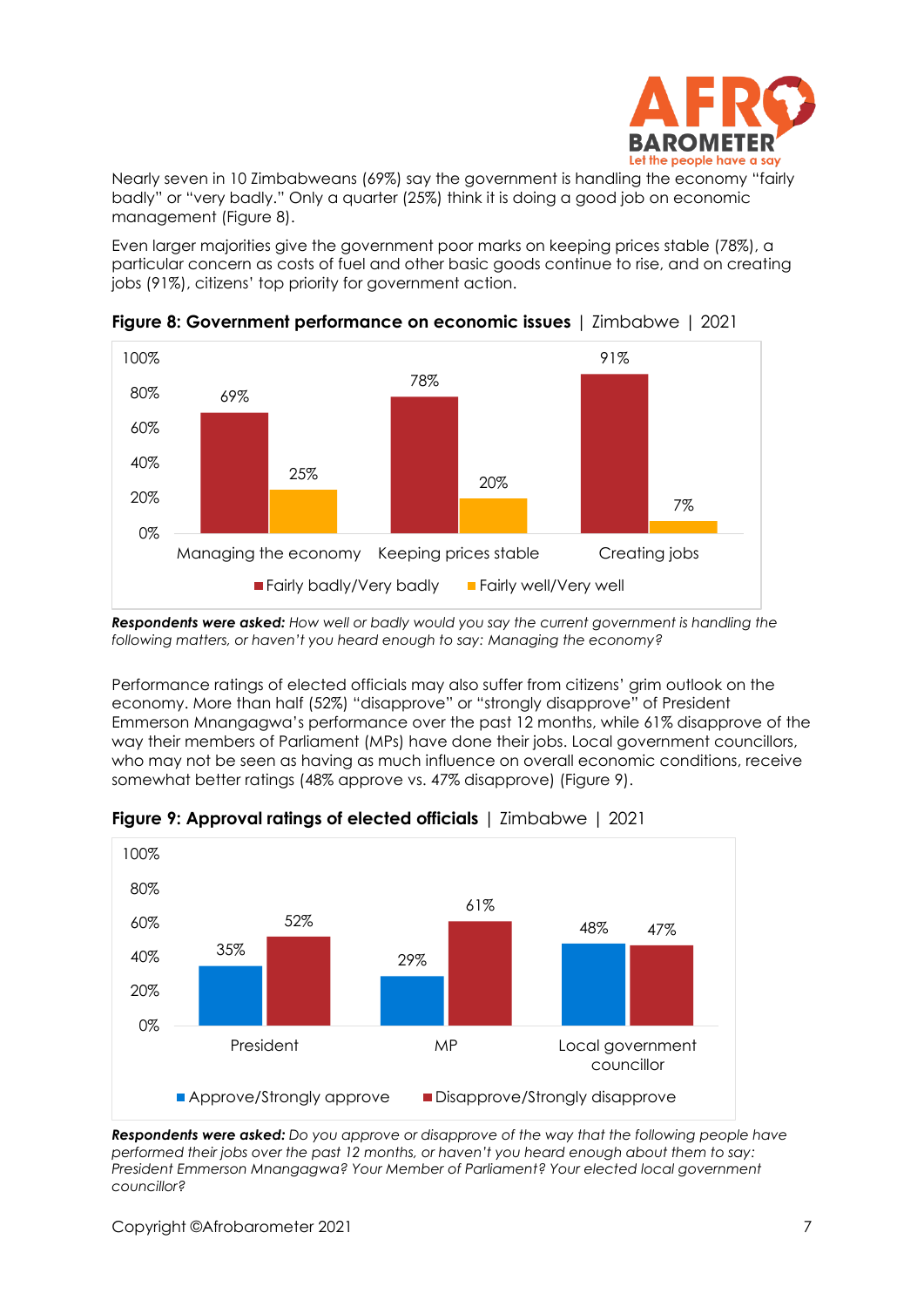![](_page_7_Picture_0.jpeg)

Unsurprisingly, citizens who disapprove of the performance of their elected officials and their government are more likely to blame the country's economic problems on government mismanagement rather than on sanctions (Figure 10). For example, 92% of those who say the president is performing "fairly badly" or "very badly" cite mismanagement over sanctions, compared to just 39% among those approve of the president's performance. We see similar differences based on whether respondents approve of their MP's performance and the government's performance on creating jobs and keeping prices stable.

![](_page_7_Figure_2.jpeg)

![](_page_7_Figure_3.jpeg)

#### *Respondents were asked:*

*Which of the following statements is closest to your view?*

*Statement 1: Sanctions imposed by the West on Zimbabwe are the main cause for the country's economic meltdown.*

*Statement 2: Government's mismanagement of the economy is the main cause for Zimbabwe's economic meltdown.*

*(% who "agree" or "strongly agree" with Statement 2)*

*Do you approve or disapprove of the way that the following people have performed their jobs over the past 12 months, or haven't you heard enough about them to say: President Emmerson Mnangagwa? Your member of Parliament?*

How well or badly would you say the current government is handling the following matters, or haven't *you heard enough to say: Creating jobs? Keeping prices stable?*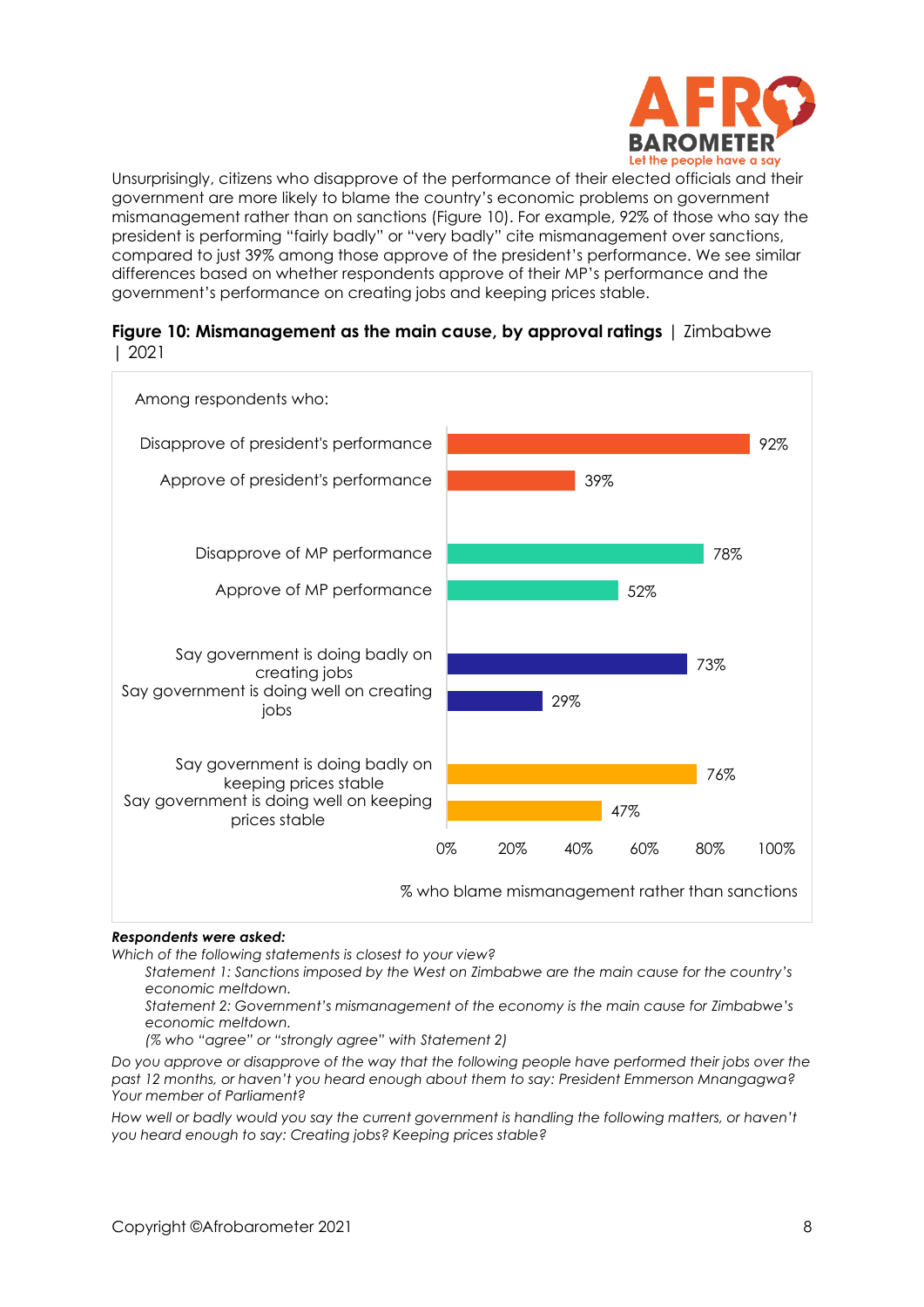![](_page_8_Picture_0.jpeg)

## **Conclusion**

Zimbabwe's economy has been failing for more than a decade, and most citizens see it as continuing to fail. Only about one-third are optimistic that things will improve over the coming year.

While the government says that Western sanctions bear responsibility for the country's economic crisis, most ordinary Zimbabweans lay the blame squarely at the government's door.

> Do your own analysis of Afrobarometer data – on any question, for any country and survey round. It's easy and free at www.afrobarometer.org/online-data-analysis.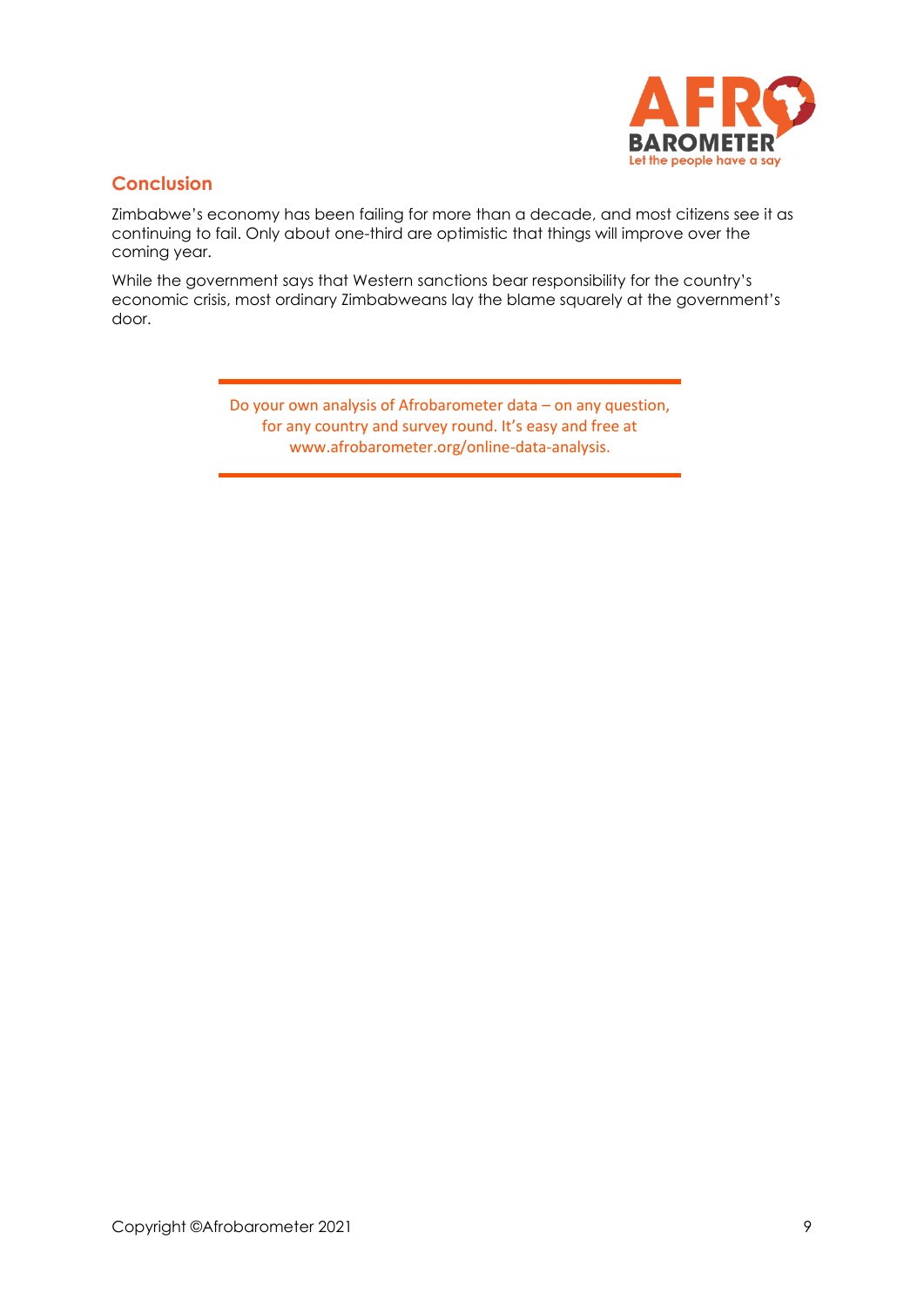![](_page_9_Picture_0.jpeg)

# **References**

- Chingono, H. (2010). [Zimbabwe sanctions: An analysis of the "Lingo" guiding the perceptions of the](https://academicjournals.org/journal/AJPSIR/article-full-text-pdf/AB5078E40670)  [sanctioners and the sanctionees.](https://academicjournals.org/journal/AJPSIR/article-full-text-pdf/AB5078E40670) *African Journal of Political Science and International Relations, 4*(2), 66-74.
- Herald. (2021). Editorial [comment: MDC-A needs to grow up if it wants to be electable.](https://www.herald.co.zw/editorial-comment-mdc-a-needs-to-grow-up-if-it-wants-to-be-electable/) 21 October.
- Human Rights Watch. (2020). [World report 2020.](https://www.hrw.org/world-report/2020/country-chapters/zimbabwe)
- Kede, S. (2020). [Outlook for informal economy in Zimbabwe is dire after harsh covid-19 response.](file:///C:/Users/BrianHoward/Documents/Afrobarometer/Edit/Zimbabwe/R8/Dispatch%20on%20econ-sept21/Kede%20Shoshana.%20(2020).%20Outlook%20for%20informal%20economy%20in%20Zimbabwe%20is%20dire%20after%20harsh%20Covid-19%20response) Business Live. 16 September.
- Mabuza, S. (2021) UN sancti[ons envoy calls for 'meaningful dialogue,' nudges Zimbabwe on reforms](https://www.zimlive.com/2021/10/27/un-sanctions-envoy-calls-for-meaningful-dialogue-nudges-zimbabwe-on-reforms/). ZimLive.com. 27 October.

Magaisa, A. T. (2019). [The potency of propaganda.](https://bigsr.africa/bsr-the-potency-of-propaganda-d89/) Big Saturday Read. 18 October.

Matshazi, N. (2019)[. SADC anti-sanctions day: A pointless sideshow.](https://www.newsday.co.zw/2019/10/sadc-anti-sanctions-day-a-pointless-sideshow/) Newsday. 17 October.

- Muronzi, C. (2020). 'Life's so tough': Never[-ending misery for crisis-hit Zimbabweans.](https://www.aljazeera.com/economy/2020/7/3/lifes-so-tough-never-ending-misery-for-crisis-hit-zimbabweans) Al Jazeera. 3 July.
- Mutongwiza, L. (2019). [Govt says no respect to human rights unless sanctions are lifted.](https://www.263chat.com/53179-2/) 263Chat. 23 August.

Nichols, B. (2019). It's not sanctions, it's [corruption and lack of reform.](https://zw.usembassy.gov/its-not-sanctions-its-corruption-and-lack-of-reform/) Newsday. 24 October.

- Nyoni, T. (2019). [The curse is real in Zimbabwe: Economic sanctions must go!](https://mpra.ub.uni-muenchen.de/96911/1/MPRA_paper_96911.pdf) Munich Personal RePEc Archive Paper No. 96911.
- ZimEye. (2019). [ZANU-PF supporters camp at U.S embassy demanding removal of targeted](https://www.zimeye.net/2019/04/03/zanu-pf-supporters-camp-at-u-s-embassy-demanding-removal-of-targeted-sanctions/)  [sanctions.](https://www.zimeye.net/2019/04/03/zanu-pf-supporters-camp-at-u-s-embassy-demanding-removal-of-targeted-sanctions/) 3 April.
- ZimEye. (2021). [US Embassy says Zim is using sanctions as scapegoat.](https://www.zimeye.net/2021/10/25/us-embassy-says-zim-is-using-sanctions-as-scapegoat/) 25 October.